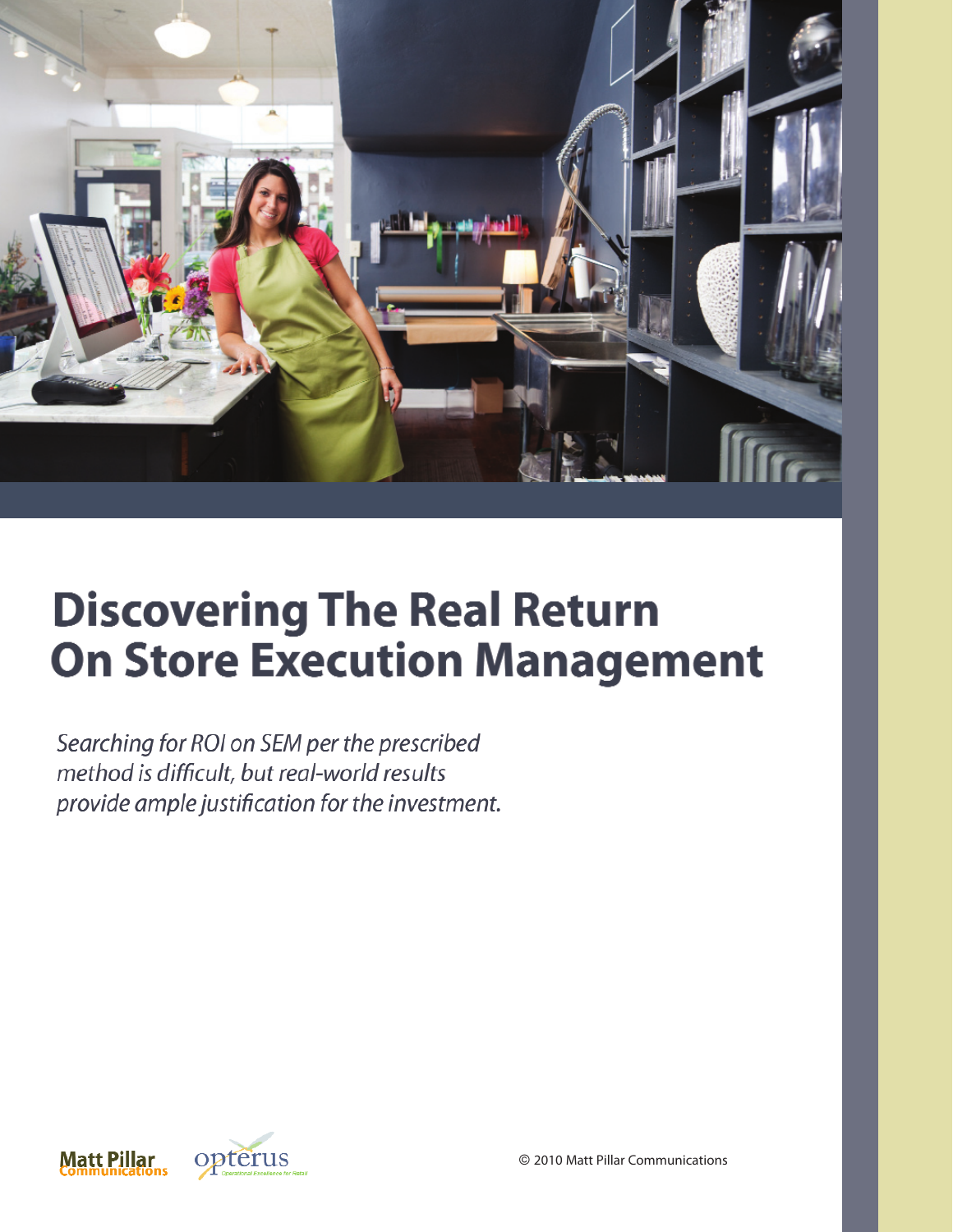# **Discovering The Real Return On Store Execution Management**

Searching for ROI on SEM per the prescribed method is difficult, but real-world results provide ample justification for the investment.

#### by Matt Pillar

You can't predicate the return on an investment by the perceived need for that investment; it's just not good business. However, looking at recent survey-based retail industry research and talking through pressing issues with retail execs, one might feel compelled to rush toward an investment in SEM (store execution management). The data provides a clear indication that relationships between the brand, associates, and customers are at the nucleus of retailers'current greatest needs, and it reveals that many believe SEM provides the missing link. Improving and leveraging employee productivity is key to meeting the demands of the new consumer, and meeting the demands of the new consumer is key to enabling sales and protecting the brand.

According to the RSR Report The Customer-centric Store 2010: How Retailers Engage Tech-enabled Customers, "Improving customer service while holding the line on payroll costs"is the prevailing concern of mid-to-senior level retail executives (49%) for the second year in a row, followed closely by, "The need for more consistent store-level execution"(45%), which also ranked second in 2009. Among retailers with \$5 billion or more in annual sales, 88% said making employees more productive is their top priority. Further, acquiring tech-based systems that facilitate these needs by educating or empowering associates was identified as a top priority by 58% of RSR's "winners" (those retailers posting more than 3% year-over-year comp store sales growth).

Clearly, there is a strong desire for the kind of store-level execution that both maximizes the labor investment and delights customers. But, has anyone measured the return on that kind of execution? Specifically, are there stated benefits of investing in SEM systems, or are these investments made on conjecture due to the overwhelming perception of the need, never to be measured or analyzed?And finally, how do you place a value on the increased efficiency of store-level personnel, namely your store managers, who play the role of best seller, store cop, head of customer service, and more?

### **How Do You Measure Store Execution Success?**

There are two primary reasons for the lack of real ROI statements on SEM; it's simply difficult to measure, and there are very few benchmarks. It's difficult to measure because there are so many moving variables in the equation, and there are few benchmarks because retailers are rarely aware of their task noncompliance rates, much less the cost of that noncompliance. But if we consider that SEM success or failure will eventually be predicated by associate compliance, we can begin to break down the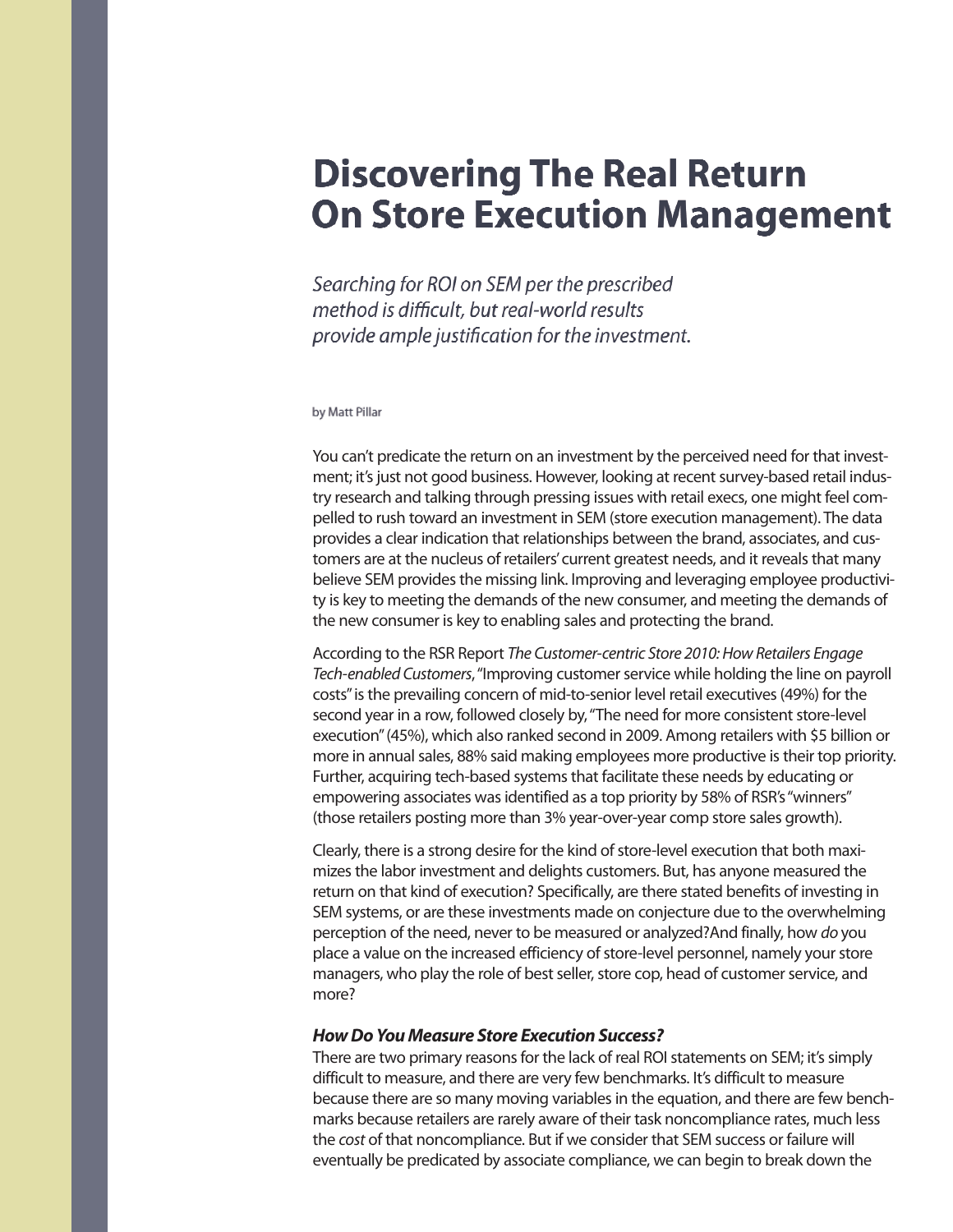true value of the SEM investment. Let's begin with the labor force itself.

Labor is a retailer's largest controllable expense, and even among small-to-midsize companies the labor force represents the wildest variable in store-level execution. The ability of your associates to execute tasks on time and as prescribed is the valve that allows store execution to flow freely or altogether shut off.

As RSR puts it, consistent store execution is a return on investment in employees. To be clear, that's not to say consistent store execution is inherent in the labor force itself; rather, consistent store execution happens when you invest in that labor force. One associate-level investment that inarguably pays big dividends is that which retailers make in the systems that enable and empower associates to efficiently do their jobs, as prescribed, for the benefit of the company.

Systems investments are therefore necessary to maximize the labor investment. Among the most important of these systems are those developed to manage the following:

**Tasks.** A task management application that allows the head office to create tasks for stores and associates and track detailed progress of task completion is imperative. Corporate strategy simply can't be executed efficiently and effectively without it.

Drawing from the experiences of retailers that have implemented the SEM solution Store Ops Center (SOC) from Opterus, we see across-the-board task completion improvements of 40% or more, putting every retailer running SOC at or above 90% task compliance. Let's make the assumption that store-level tasks initiated by the head office are designed to build additional sales, improve the customer experience, reduce costs, or any combination of these, as we shouldn't otherwise be asking stores to execute these tasks. Deploying systems that ensure execution of **increase in cost.** the fundamentals guarantees a substantial payback.

Wharton's Retail Store Execution: An Empirical Study suggests an SEMenabled reallocation of the store payroll budget will yield a 2% to 3% increase in sales with no

Task management applications also improve employee morale and retention. Town Shoes COO Lewis Feinstein calls his deployment of SOC "the most well-received program"his company has rolled out. "Our store managers appreciate the control they've gained by virtue of their energy is being directed by clear tasks and deadlines."As measured in store labor hours, this 110-store chain attributes a 4% efficiency gain to its task management system. This aligns with the findings of the comprehensive SEM study Retail Store Execution: An Empirical Study by The Wharton School at the University of Pennsylvania, which also suggests that such an SEM-enabled reallocation of the store payroll budget will yield a 2% to 3% increase in sales with no increase in cost.

**E** Special issues. All retailers encounter ad-hoc support or operational issues that must be treated with extra care and rapidly resolved. An effective store execution management system features the flexibility to address these issues by designating them to the care of an appropriate department and/or regional manager.

Most retailers rely on e-mail to address special issues, but e-mail lacks traceability and accountancy. Again using SOC as our example, special issues initiated by stores or the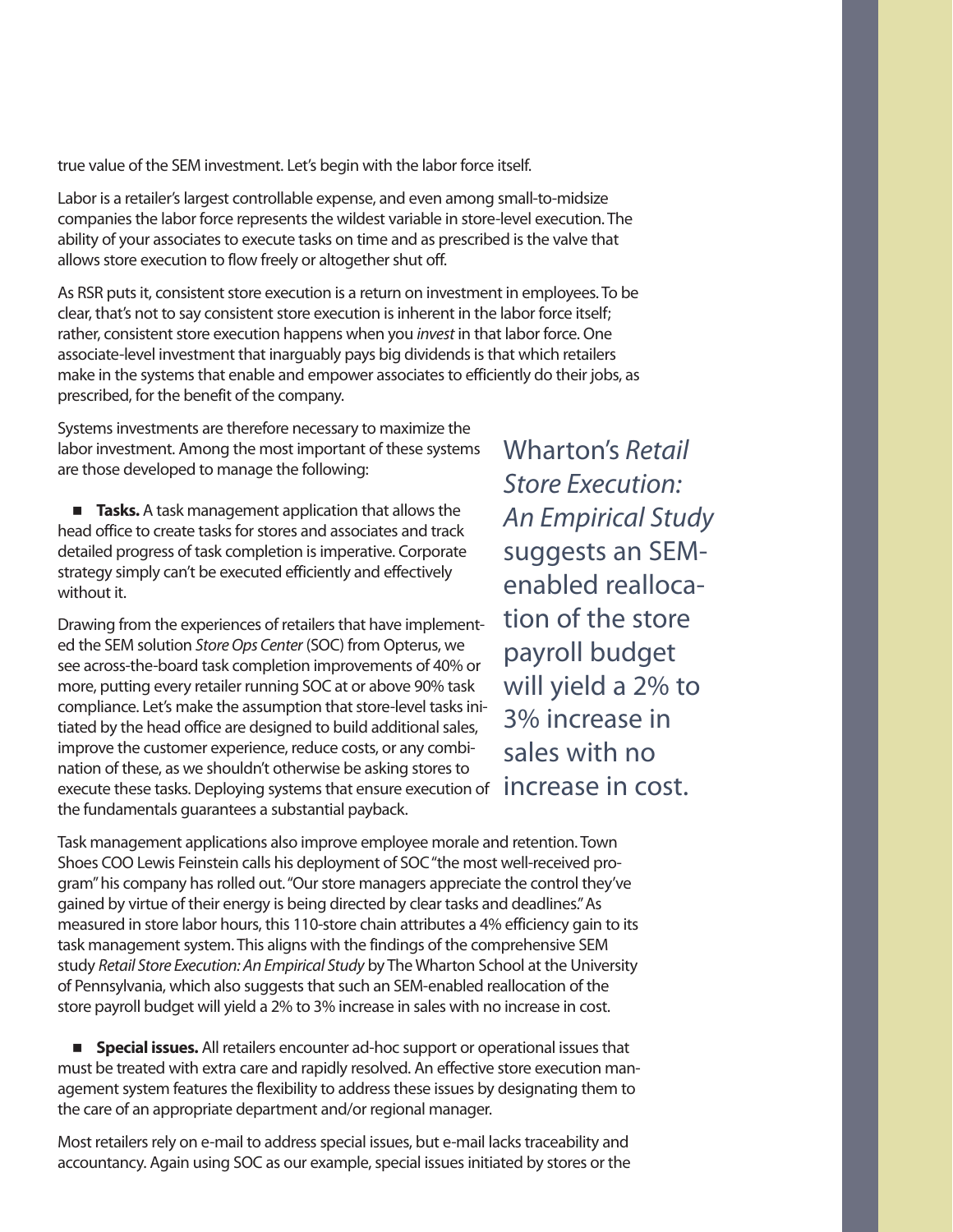head office in an SEM platform are treated as "open tickets" that may be linked to tasks, are reported on daily, and cannot be closed until resolution is found. As a result of the accountability and traceability built into its SOC implementation, 127-store Roots Canada is actually eliminating store-level e-mail altogether.

**Training.** A consistent training effort is a public statement of your investment in the retail labor force. Training also leads to huge returns in the form of better skilled and more loyal employees. The Society For Human Resource Management consistently pegs the cost of hourly retail labor turnover in the neighborhood of \$4,000.00 per associate. In an industry that turns on the order of 80% of its workforce annually, the cost of retail employee turnover is staggering.

Training modules within an SEM platform allow retailers to mitigate the risk of turnover and improve the quality of their workforces by creating and assigning a variety of online tests. Many retailers deploy associate testing, but few do it in a way that eliminates paper and manual intervention while facilitating instant electronic reporting.

**Time.** Time management is the common control that weaves through the execution of all store-level tasks. Effective store execution management applications give store-level associates and head office executives a calendar view of assigned tasks and events.

In SOC for example, the calendar serves as more than an at-a-glance reference. Users can interface with the calendar to dive into the task management application and track progress on events created at the head office or store levels.

At the head office, an interactive calendar improves the efficiency of store activity planning by providing a comprehensive view of events. At the store level, it improves efficiency by giving associates an at-a-glance reference to their daily, weekly, and monthly task progress to ensure they are in compliance.

**Communication.** Effective store execution management is about more than doling out tasks and holding associates accountable. It's about the feedback loop. But traditionally, the collecting, consolidating, and analyzing of employee surveys and forms has been a chore wrought with overhead in the form of time and labor.

A store execution management platform should have an integrated, electronic, and automated means of disseminating surveys and forms to associates, as is the case with SOC. Forms and surveys are associated with tasks and completed online, and forms data is pulled back to the head office automatically or on-demand in CSV, XML, or a custom data format.

Town Shoes leveraged forms functionality for the collection of customer e-mail addresses at the POS, which is a task it manages in SOC. Rather than suffer the expense of custom POS integration, it uses forms in SOC to upload the addresses. Previously, collected addresses were e-mailed from stores to the head office and manually rekeyed. Town Shoes'Feinstein says what previously took six hours to upload now takes seconds.

**Documentation.** Where there is no documentation, there is no compliance. But when you rely on disparate e-mail and paper-based approaches to the dissemination and collection of documentation, you give up much more than management of com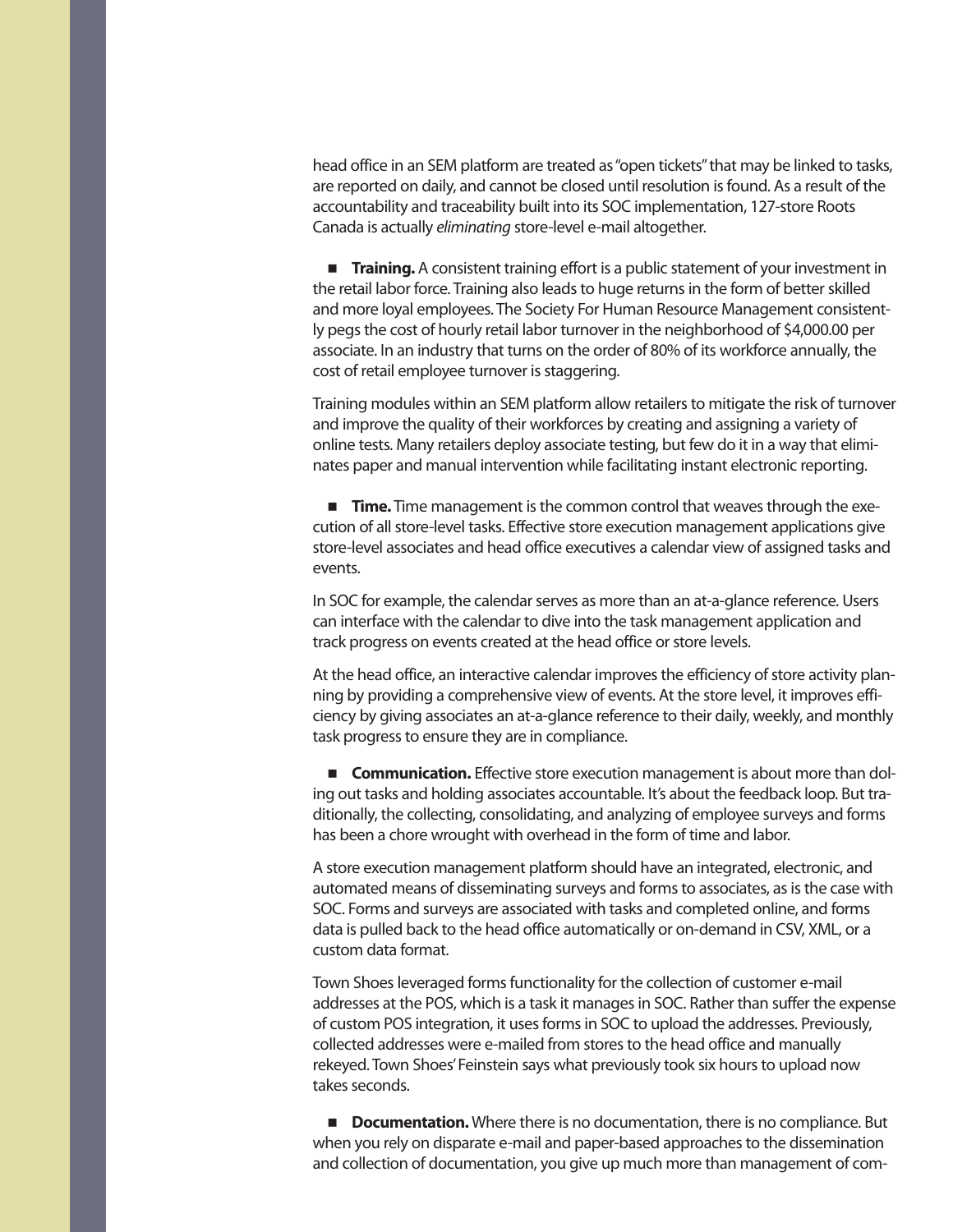pliance accuracy. You also lose efficiency.

Your store execution management platform should offer a lean and electronic means of disseminating and collecting reference and procedural information such as tracking forms, manuals, workbooks, tests, and evaluations. With built-in document management, SOC allows retailers to manage document versions and make them available to associates on-demand.

Elimination of e-mail and paper-based documentation management improves associate compliance and accuracy. The elimination of paper forms and revisions at Town Shoes resulted in the reallocation of a full-time employee who had previously been tasked with the manual management of documentation.

**Compliance Reporting.** Spot-checks of task execution are the de-facto standard in retail, but they're not enough to ensure compliance to sales-enabling tasks. In virtually every case where a retailer implemented a store execution management platform, compliance rates as measured by well-intentioned spot-checking district managers were in the 50% to 75% range. Deployment of SEM improved that rate to 90% or better.

Effective compliance reporting in a store execution management system gives all levels of management an on-demand, real-time view of task progress and compliance to corporate standards and directives. This is often most efficient and cost-effective when deployed via a hosted, or Web-based SaaS model, as is the case with SOC by Opterus. The solution is administered by the vendor partner for a monthly fee.

## **Setting The Benchmark For SEM Success**

Calculation of the financial return enabled by any store system begins with the cost to deploy. Today's store execution management platforms are increasingly deployed via the SaaS (software as a service) model, which dramatically reduces the cost of implementation. The SOC is offered as a hosted, Web-based application that requires no software rollout and no maintenance on the part of the retailer.

Equally important is the ability to establish a baseline for improvement and set clear key performance indicators at the onset of your SEM implementation project. This requires some up-front analysis of the inefficiencies of your current methods of store-level task, event, and communication management. Pay close attention to how ineffective it is to communicate, track, and validate task assignment, progress, and completion via e-mail and paper-based means. Scrutinize your current compliance rates by charging district, store, and department-level managers with more thorough reviews of task completion and accuracy.

This analysis will likely reveal that your communication of tasks is, as RSR lead analyst Paula Rosenblum puts it, "asking stores to put ten pounds of stuff in a five-pound bag." You won't know which five pounds of stuff is getting included, which is not, and why unless you seek to understand, track, analyze, and continuously improve with a platform like SOC.

Compliance rates as measured by well-intentioned spot-checking district managers were in the 50% to 75% range. Deployment of SEM improved that rate to 90% or better.